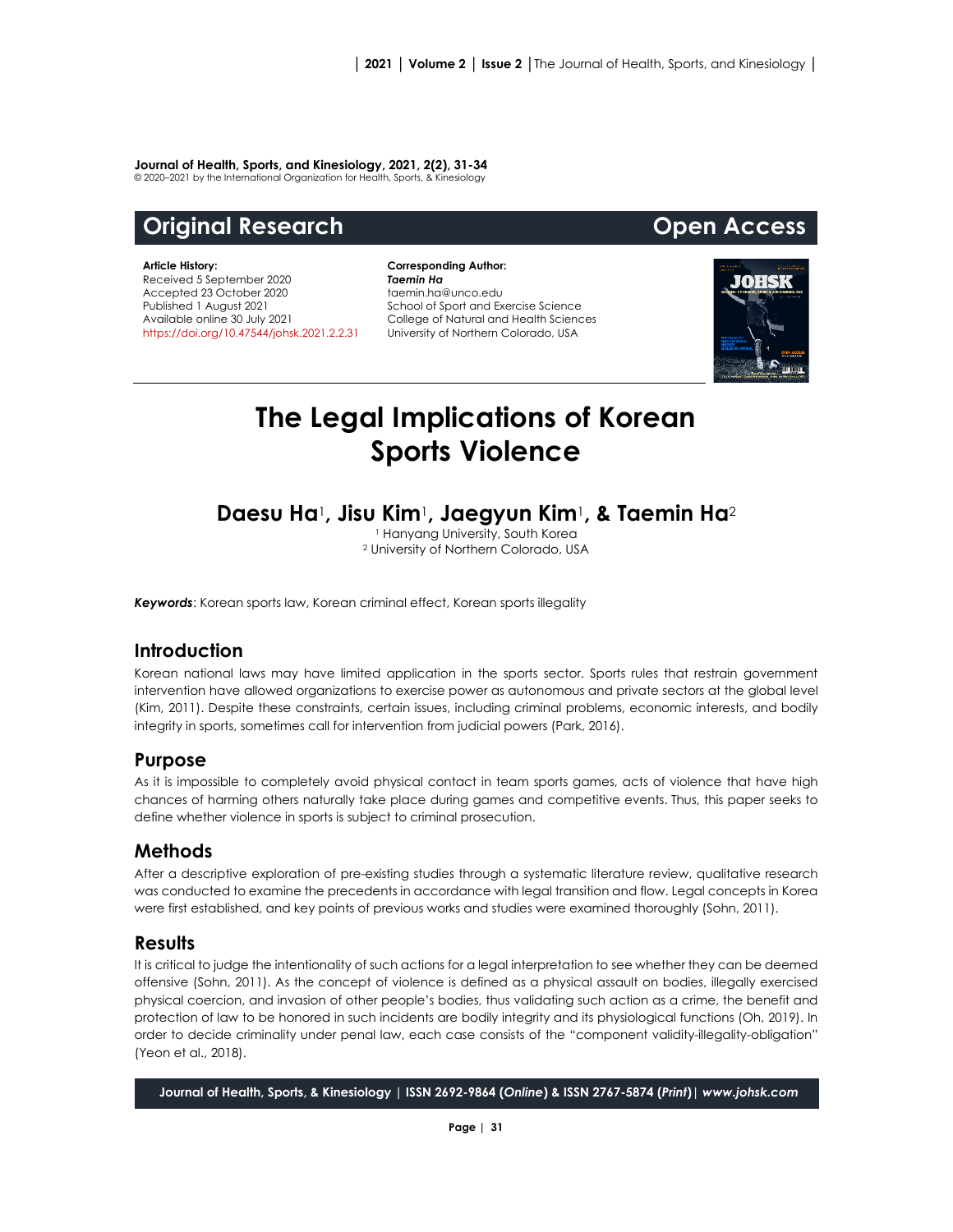Illegality is defined as a negative value judgment delivered objectively from the perspective of law and order as an act that corresponds to the component. In other words, an action is illegal and thus unacceptable when assessed from the overall perspective of society, law, and order. For an act corresponding to a component to be recognized as justifiable, the devaluation of the act or the devaluation of the results, which are the substance of illegality, must be justified.

A component is a prerequisite for the legal effect of a legal judgment as required to produce a certain effect. Compositional validity means that an act satisfies both the objective and subjective elements of the component case as provided by law.

Currently in sports, the general theory is that if a victim has consented to the assault and there is no violation of social norms, the victim will be subject to a justification and will not be subject to criminal punishment. Within this background, the range of the victim's acceptance and social norms is wide, and differences can exist depending on the scope of interpretation (Lee & Jeong, 2007).

In basketball, for example, an injury occurred when a Basketball's ball was deliberately used to hit the opponent's body. The problem of legal interpretation is that the victim's consent to participate in the basketball game and the injury caused by being hit by the ball are in accordance with the social norms of such a sport, and thus the perpetrator's intention is not taken into consideration (Oh, 2019).



*Figure 1. Violence Experience of Student and Professional Athletes in Korea (National Human Rights Commission of Korea, 2019)*

## **Discussion**

The following is a criminal interpretation of the 1999 Major League Baseball game case. At that time, a problem occurred when the opponent player Bell had been tagging Park's chest for a long time with a ball. In response to this action, Bell beat Park. This is acceptable behavior within the context of baseball games and not against social norms because it was not violent enough to cause a blow or wound. Later, when Park expressed irritation at Bell's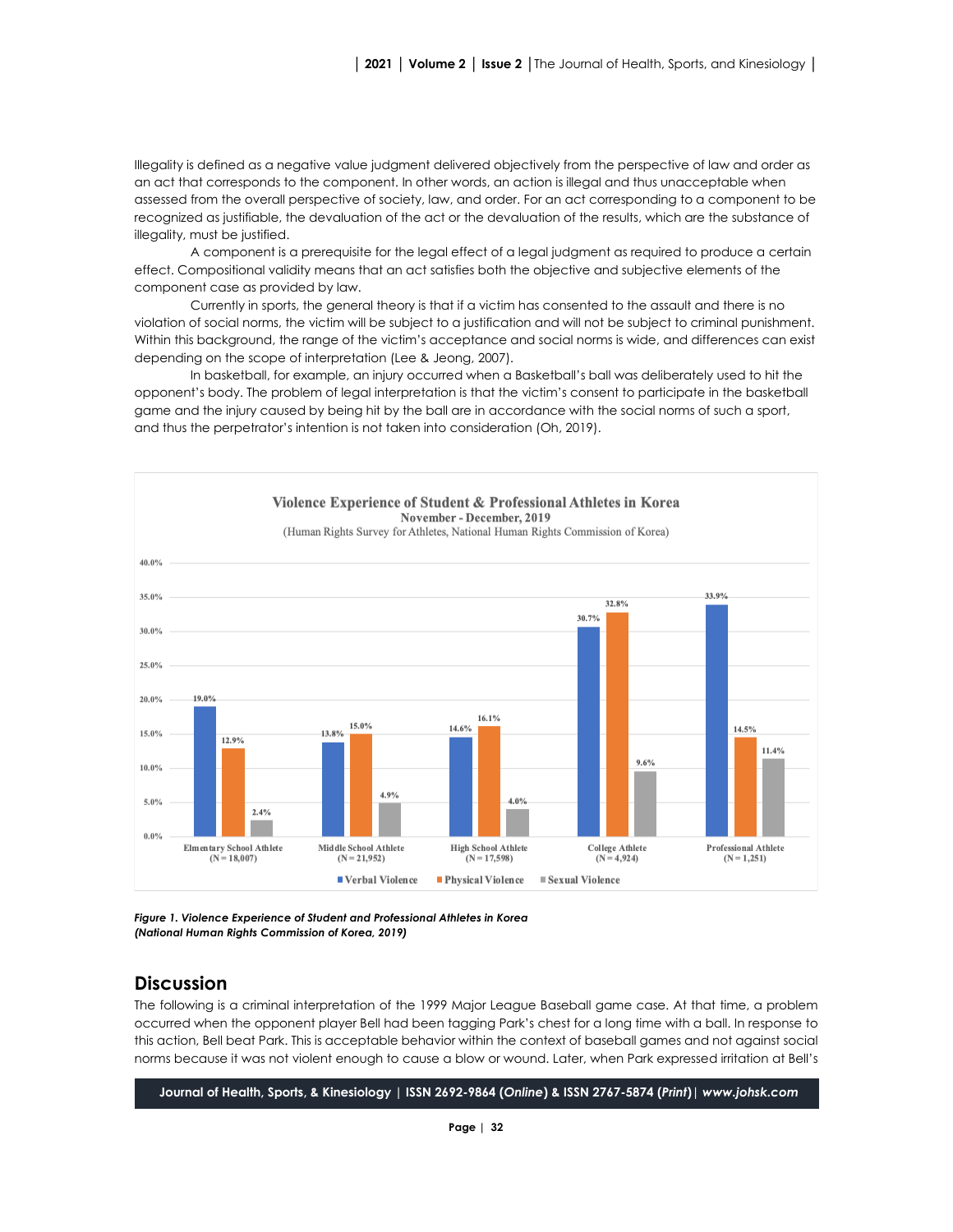action, Bell made racist remarks and cursed, and Park, who was angry, hit Bell in the face with his left hand (Kim, 2016). This act ended in disciplinary action in the category of sports. However, it is necessary to think from a criminal legal point of view.

There was an incident in which Korea high school boxing students, who had failed to meet expectations at an athletic competition, were taken to a cemetery in the hills to dig a pit and buried a captain. The reason for the boxing coach's incident was that he failed to make it to the quarterfinals at the Korean National Sports Festival (Kil, 1998). In the Korean elite sports sector, it has been pervasive violence made by the hierarchical structure and the power of physical education (Ahn & Kim, 2019).

Referring to the above cases, the application of corporal punishment at any educational site is not allowed in principle as a violation of human rights. However, Article 31 (7) of the Enforcement Decree of the Korean Elementary and Secondary Education Act stipulates that "the head of a school should guide students by means of discipline, admonition, etc. that does not inflict physical pain or personal insults on students, except in cases where it is educationally inevitable when teaching students."

The opposite interpretation of this regulation can be interpreted as the possibility for educational corporal punishment if it is inevitable for education. In other words, if it is inevitable, physical punishment may be imposed for educational purposes when coaching athletes. In these cases, a coach's conduct requires a legal judgment whether it is an act of violence or corporal punishment (Park, 2016).

#### **Conclusion**

In fact, if violence that occurs in the context of sports is directly related to a sport, it is often punished by a cooperative or organization in recognition of the special nature of sports. Although many student and professional athletes have had experiences of violence in Korea (see Figure 1; National Human Rights Commission of Korea, 2019), there is no law for the field of sports, which is currently interpreted and applied by criminal law, civil law, and commercial law. In view of the particular circumstances in the field of sports, it is necessary for the Korean government to experimentally demonstrate enacting sports law and sports ordinances in accordance with its special circumstance of sportspeople and the field.

#### **References**

- Ahn, B., & Kim, Y. (2019). *Measures focused on reinforcing disciplinary action for perpetrators of sexual violence in sports: Effectiveness*?. Segyeilbo. <http://m.segye.com/view/20190109004323>
- Kil, J. (1998, May 25). *Teacher, physical punishment for burial*. KBS news. <https://mn.kbs.co.kr/news/view.do?ncd=3787203>
- Kim, S. (Eds.) (2011). *The system of sports rights and Korean sports laws.* The Korea Association of Land and Construction Laws. Korea.
- Kim, T. (2016, June 1). *Park ○○ ranked 20th in MLB scuffle*. OSEN news.<https://osen.mt.co.kr/article/G1110426847>
- Lee, D., & Jeong, J. (2007). Fundamental theory of sports crime. *Legal Research, 27.*
- Lee, H. (1993). *Objectives and prospects of accidental punishment, criminal law: Collection of commemorative papers for professor kyesung.* The Korea Association of Korean History, Law, and Administration. Korea.
- National Human Rights Commission of Korea (2019). *Human rights survey for athletes: November to December 2019.* NHRCK.
- Oh, Y. (Eds.). (2019). *The 5th Edition of criminal law*. Parkyoungsa. Korea.
- Park, S. (Eds.). (2016). *Criminal jurisprudence: General and particular lectures*. Jiphyeonjae. Korea.

Sohn, S. (2011). *Theory and practice of sports law*. Taguen Cultural History. Korea.

Yeon, G., Do, J., Jeong, S., & Kim, H. (Eds.). (2018). *Sports and law: Theory and practice of sports law*. Hyeongseol Publishing Company. Korea.